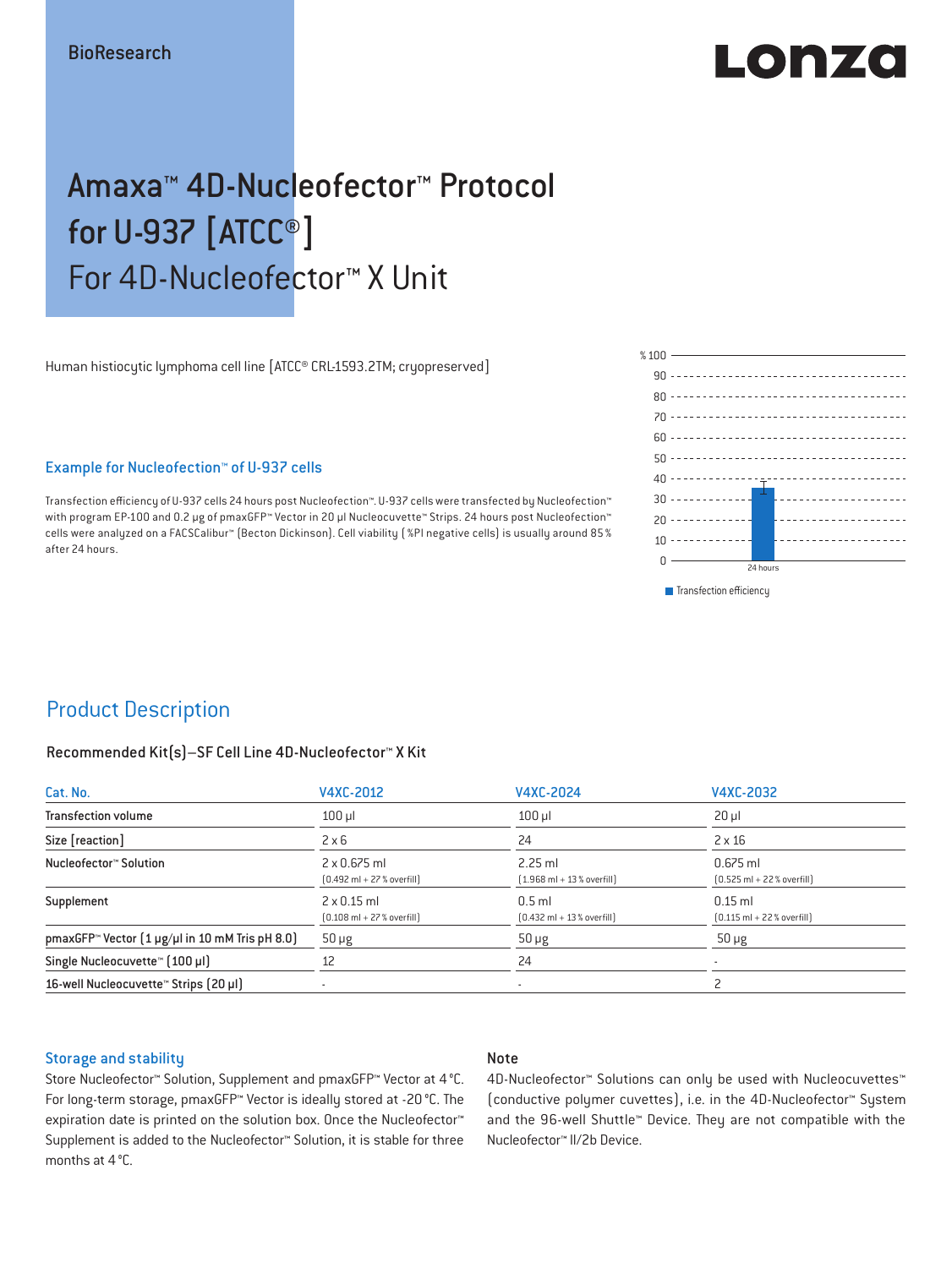## Required Material

#### Note

Please make sure that the entire supplement is added to the Nucleofector<sup>™</sup> Solution. The ratio of Nucleofector™ Solution to supplement is 4.5:1 (see table 1)

- 4D-Nucleofector™ System (4D-Nucleofector™ Core Unit and 4D-Nucleofector™ X Unit)
- Supplemented 4D-Nucleofector™ Solution at room temperature
- Supplied 100 µl single Nucleocuvette™ or 20 µl 16-well Nucleocuvette™ Strips
- Compatible tips for 20 µl Nucleocuvette™ Strips: epT.I.P.S. [US/CDN: Eppendorf North America, Cat. No. 2491.431, Rest of World: Eppendorf AG, Cat. No. 0030073.266], Matrix TallTips® [Matrix Technologies Corp., Cat. No. 7281] or LTS Tips [Rainin Instruments, LLC, Cat. No. SR-L10F, SR/SS-L250S, SR/SS-L300S]. Before using other types of pipette tips, please ensure they reach the bottom of the Nucleocuvette™ Wells without getting stuck
- Supplied pmaxGFP™ Vector, stock solution 1µg/µl

#### Note

For positive control using pmaxGFP™, dilute the stock solution to an appropriate working concentration. Further details are provided in table 3 of this Optimized Protocol. The volume of substrate solution added to each sample should not exceed 10% of the total reaction volume [2 µl for 20 µl reactions; 10 µl for 100 µl reactions).

- Substrate of interest, highly purified, preferably by using endotoxinfree kits; A260:A280 ratio should be at least 1.8
- Cell culture plates of your choice
- Culture medium: RPMI 1640 with 2 mM L-glutamine adjusted to contain 1.5 g/L glucose, 10 mM HEPES and 1.0 mM sodium pyruvate, 90% [ATCC®, Cat. No. 30-2001]; fetal bovine serum, 10 % [ATCC®, Cat. No. 30-2020]
- Prewarm appropriate volume of culture medium to 37 °C (see table 2)
- Appropriate number of cells/sample (see table 2)

## 1. Pre Nucleofection™

- 1.1 Replace media every 2–3 days
- 1.2 Passage cells after reaching  $3-4 \times 10^5$  cells/ml
- 1.3 Seed out  $1 \times 10^5$  cells/ml
- 1.4 Cells should be grown to a density of  $4-5 \times 10^5$  cells/ml before Nucleofection™
- 1.5 Subculture 3 days before Nucleofection™

## 2. Nucleofection™

For Nucleofection™ Sample contents and recommended Nucleofector™ Program, please refer to Table 3.

- 2.1 Please make sure that the entire supplement is added to the Nucleofector™ Solution
- 2.2 Start 4D-Nucleofector™ System and create or upload experimental parameter file (for details see device manual)
- 2.3 Select/Check for the appropriate Nucleofector™ Program (see table 3)
- 2.4 Prepare cell culture plates by filling appropriate number of wells with desired volume of recommended culture media (see table 4) and pre-incubate/equilibrate plates in a humidified 37°C/5%  $CO<sub>2</sub>$  incubator
- 2.5 Pre-warm an aliquot of culture medium to 37 °C (see table 4)
- 2.6 Prepare plasmid DNA or pmaxGFP™ Vector or siRNA (see table 3)
- 2.7 Count an aliquot of the cells and determine cell density
- 2.8 Centrifuge the required number of cells (see table 3) at 90xg for 10 minutes at room temperature. Remove supernatant completely
- 2.9 Resuspend the cell pellet carefully in room temperature 4D-Nucleofector™ Solution (see table 3)
- 2.10 Prepare mastermixes by dividing cell suspension according to number of substrates
- 2.11 Add required amount of substrates to each aliquot (max. 10 % of final sample volume)
- 2.12 Transfer mastermixes into the Nucleocuvette™ Vessels

#### Note

As leaving cells in Nucleofector™ Solution for extended periods of time may lead to reduced transfection efficiency and viability it is important to work as quickly as possible. Avoid air bubbles while pipetting.

- 2.13 Gently tap the Nucleocuvette™ Vessels to make sure the sample covers the bottom of the cuvette
- 2.14 Place Nucleocuvette™ Vessel with closed lid into the retainer of the 4D-Nucleofector™ X Unit. Check for proper orientation of the Nucleocuvette™ Vessel
- 2.15 Start Nucleofection™ Process by pressing the "Start" on the display of the 4D-Nucleofector™ Core Unit (for details, please refer to the device manual)
- 2.16 After run completion, carefully remove the Nucleocuvette™ Vessel from the retainer
- 2.17 Incubate Nucleocuvette™ 10 minutes at room temperature
- 2.18 Resuspend cells with pre-warmed medium (for recommended volumes see table 5). Mix cells by gently pipetting up and down two to three times. When working with the 100 µl Nucleocuvette™ use the supplied pipettes and avoid repeated aspiration of the sample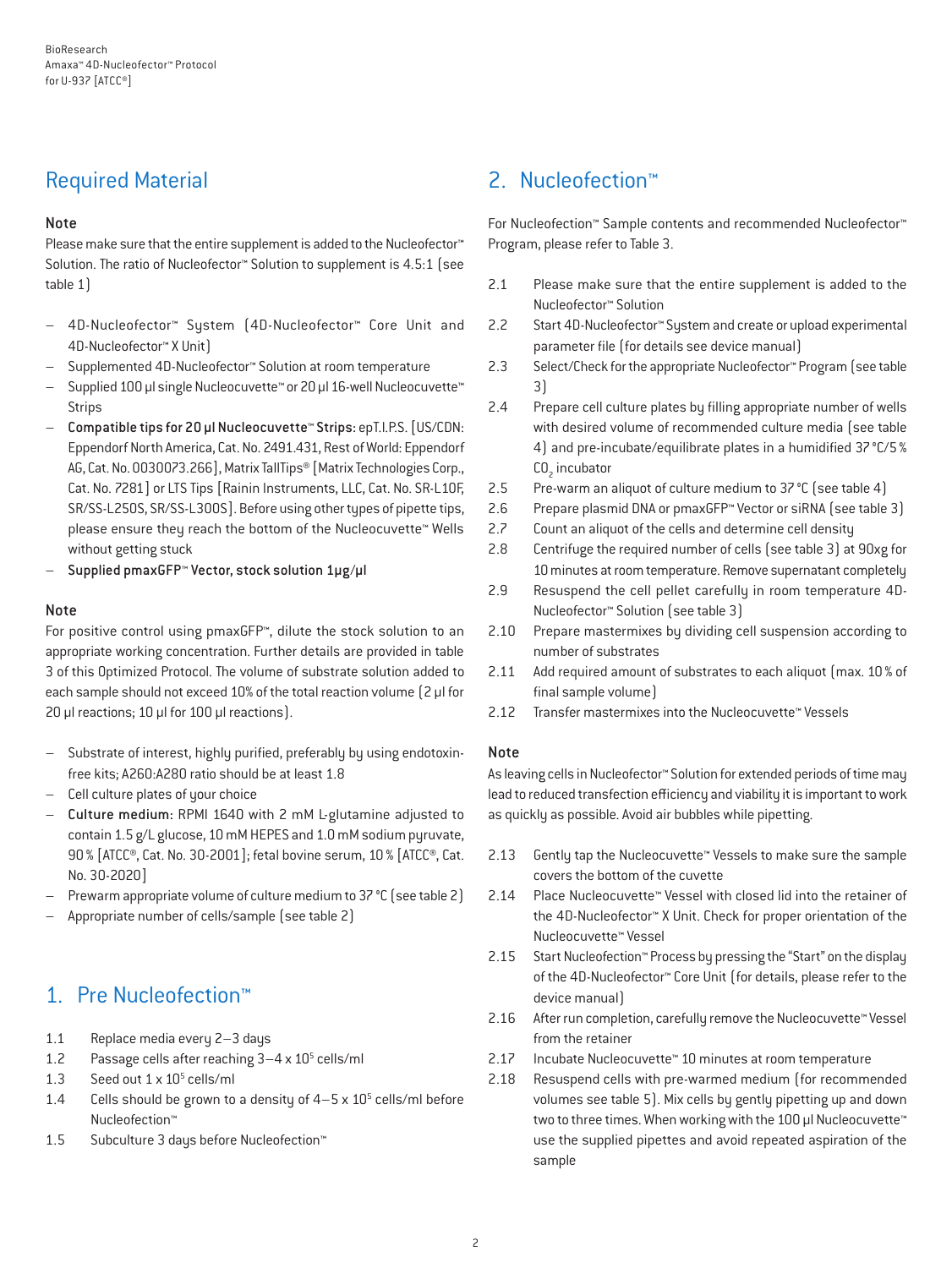3. Post Nucleofection™

2.19 Plate desired amount o f cells in culture system of your choice (for recommended volumes see table 5)

3.1 Incubate the cells in humidified  $37^{\circ}$ C/5 % CO<sub>2</sub> incubator until analysis. Gene expression or down regulation, respectively, is

often detectable after only 4–8 hours

## Additional Information

For an up-to-date list of all Nucleofector™ References, please refer to: www.lonza.com/nucleofection-citations

For more technical assistance, contact our Scientific Support Team:

#### USA /Canada

|      | Phone: 800 521 0390 (toll-free)      |
|------|--------------------------------------|
| Fax: | 301 845 8338                         |
|      | E-mail: scientific.support@lonza.com |

#### Europe and Rest of World

|      | Phone: +49 221 99199 400                |
|------|-----------------------------------------|
| Fax: | +49 221 99199 499                       |
|      | E-mail: scientific.support.eu@lonza.com |

#### Lonza Cologne GmbH 50829 Cologne, Germany

Please note that the Amaxa™ Nucleofector™ Technology is not intended to be used for diagnostic purposes or for testing or treatment in humans.

The Nucleofector™ Technology, comprising Nucleofection™ Process, Nucleofector™ Device, Nucleofector™ Solutions, Nucleofector™ 96-well Shuttle™System and 96-well Nucleocuvette™ plates and modules is covered by patent and/or patent-pending rights owned by Lonza Cologne GmbH.

Amaxa, Nucleofector, Nucleofection, 4D-Nucleofector, Nucleocuvette and maxGFP are registered trademarks of the Lonza Cologne GmbH in Germany and/or U.S. and/or other countries.

ATCC® and the ATCC Catalog Marks are trademarks of ATCC.

Other product and company names mentioned herein are the trademarks of their respective owners.

This kit contains a proprietary nucleic acid coding for a proprietary copepod fluorescent protein intended to be used as a positive control with this Lonza product only. Any use of the proprietary nucleic acid or protein other than as a positive control with this Lonza product is strictly prohibited. USE IN ANY OTHER APPLICATION REQUIRES A LICENSE FROM EVROGEN. To obtain such a license, please contact Evrogen at license@evrogen.com.

The CMV promoter is covered under U.S. Patents 5,168,062 and 5,385,839 and its use is permitted for research purposes only. Any other use of the CMV promoter requires a license from the University of Iowa Research Foundation, 214 Technology Innovation Center, Iowa City, IA 52242.

The use of this product in conjunction with materials or methods of third parties may require a license by a third party. User shall be fully responsible for determining whether and from which third party it requires such license and for the obtainment of such license.

No statement is intended or should be construed as a recommendation to infringe any existing patent.

© Copyright 2010, Lonza Cologne GmbH. All rights reserved.

3